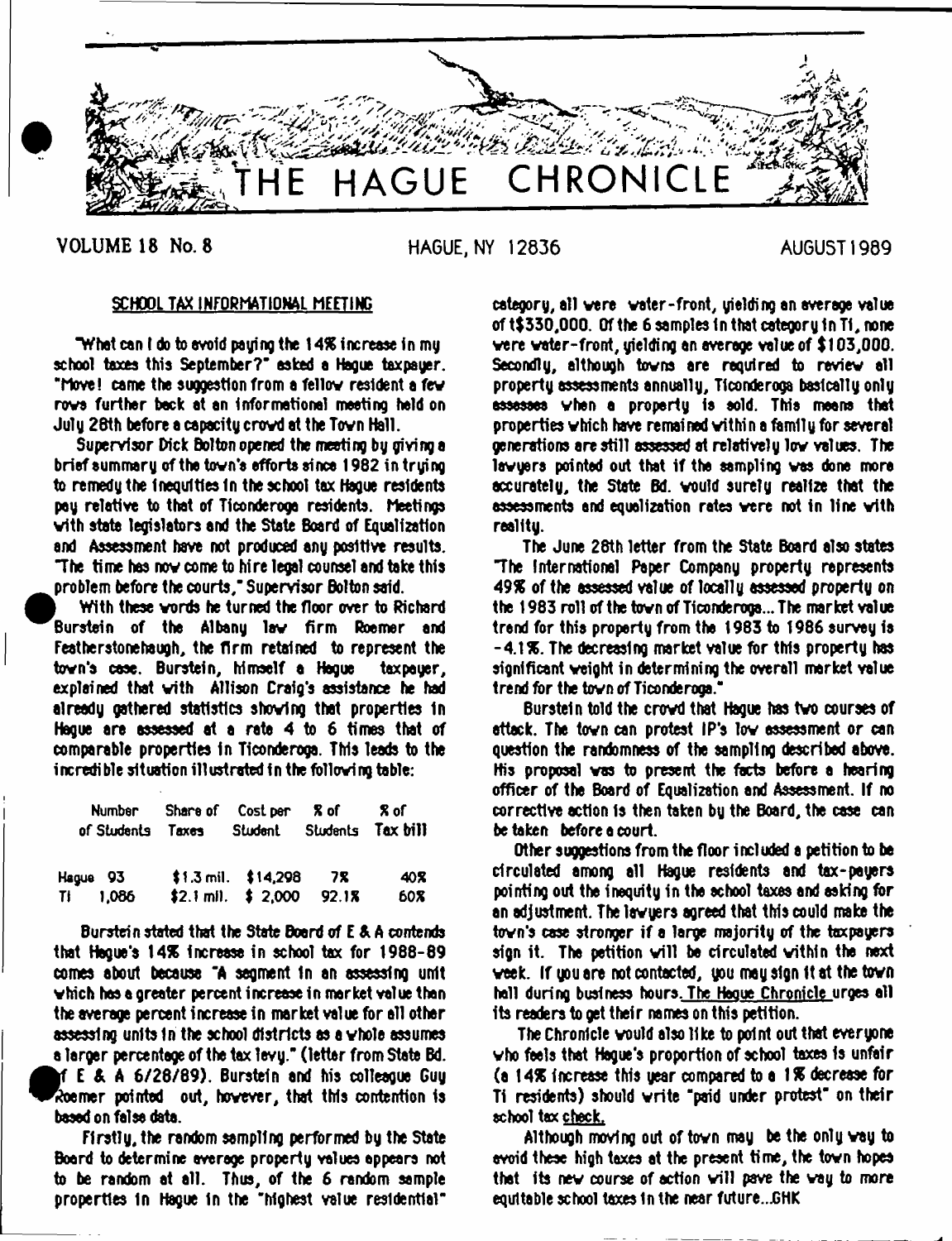$-2-$ 

## HAGUE VOLUNTEER AMBULANCE SQUAD

The Heoue Yolunteer Ambulance Squad has been working overtime thla year. Over 100 calls have been answered by our dedicated volunteers. The following is the report for June and July:

June: 10 calls 491 miles 63 1/2 man hours 11 hours mutual aid to Ticonderoga July: 24ca11s 1122 miles 267 1/2 men hours

The lake George Steamship Co. donated all the proceeds from Its maiden voyage of The Lac du Saint Sacrement to the Emergency Squads of the villages vhich surround Lake George. Hague was one of the lucky towns to receive \$3,069.24 from this fund.

# **THE HAGUE VOLUNTEER FIRE DEPARTMENT FUND DRIVE IS NOW IN PR06RE55. HELP US TO HELP YOU. PLEASE SEND YOUR DONATIONS TO THE HAGUE VOLUNTEER FIRE DEPT., HAGUE, NY 12836**

## **BON STAFFORD DAY - AUGUST 23**

Mr. Richerd E. Bolton, Supervisor, hes announced that kAugust 23 will be proclaimed "RON STAFFORD DAY" In Hague In honor of Nev York State Senator Ronald Stafford.

Stafford, recently appointed the Senate[s Deputy Majority Leader, has represented the Tovn of Hague in the State Senate ei nee 1965.

"We vented to take advantage of an opportunity to express our appreciation to Senator Stafford for all that he has done for our comunity, both this year and in years past", stated Mr. Bolton.

'This year's state budget vould have been disastrous for our tovn and our citizens had Ron Stafford not led the fight to kill the proposals to cap stste tax payments on state ovned lands, to cut CHIPS end Division of Youth funds, end to allov the APA to charge fees for revievtng projects.

"And as Chairmen of the Warren County Board of Supervisors\* Lake George Affairs Committee, I can testify that Lake George hes no better friend then Ron Stafford. When we needed funds for the sewer system, Ron Stafford vas there. When ve needed action taken on milfoil, Ron Stafford vas there. Whenever ve have needed anything to enhance the quality of Lake George, ve have been able to go to Ron Stafford and get results."

Supervisor Bolton will present Senator Stafford with a memento of the occasion vhen Senator Stafford addresses the Silver Bey Property Owners Assoc, et Morse Hall at Silver Bay Association on August 23rd at 7PM. The entire community Is invited to attend this meeting.

### REPUBLICAN PRIMARIES

The Republican Party will hold a primary election on September 12 from 1PM - 9PM at the Town Hall.

The custodians will be at the Town Hell to give instruction or Inspection of the voting machine for those vho vish to do so on Wed., Thurs., Friday, Sept. 6, 7, end 8 from 1PM- 3PM.

#### HUNTER TRAINING COURSE

A hunter training course will be conducted at the Hogue Fish and Game Club Club House on September 8, 1989 from 6 - 10PM and on September 9, 1989 from 9AM - 4PM. Personnel 14 years of age and above must complete this course to obtain a license to hunt, if they never had a prior license. For more information call 543-8859. You MUST register prior to September 8, 1989.

#### LAKE GEORGE PARK COMMISSION

The Lake George Perk Commission's Planning Board v ill meet Thursday, August 17, 1989 at 4PM at tha Tovn Hell, 324 Chomplai n Ave., Ticonderoga, NY.

This meeting is open to tha public and all interested parties are Invited to attend.

### TI KINDERGARTEN ORIENTATION

An orientation program will be held on Tuesday, August 29, 1989 form 9:30 to 10:30 AM in the Elementary School.

Buses will pick up the students and their parents at 9AM. The kindergarten and Young 5 youngsters will meet their teachers In their classrooms vhile their parents hove an orientation program in the Cafetorium.

This program is designed to make the transition from home to school a happy experience.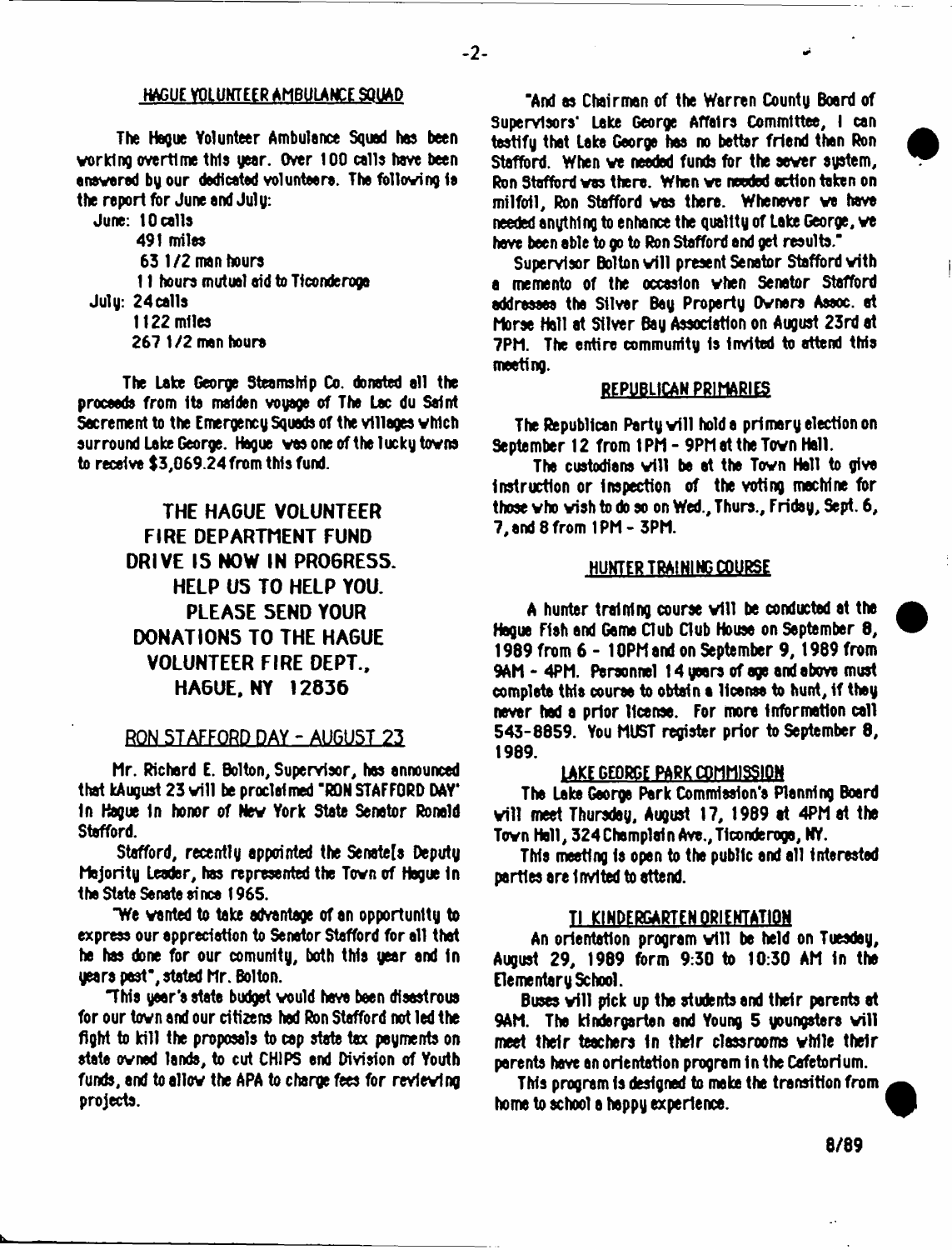## **ZONING BOARD OF APPEALS - JULY 27. 1969**

A public hearing vas held on July 27 prior to the regular ZBA meeting concerning the Droese sub-division area variance. With no one for and no one against, it vas closed until the regular meeting at vhich time it vas tabled because nothing had been heard from the Warren County Planning Board. APA automatically accepts a tvo-lot sub-division vhen split by a rood.

APA has denied the Ginn-Delarm variance.

It vas requested that John S11vestri,Tovn Attorney, be at the August 24 meeting vhen the dispute betveen Northern Lake George Resort (formerly Silver Bay Lodge) and its neighbors will be discussed.

Tvo public hearings are set for August 24, beginning at 7PM.

Doran: area variance on shoreline setback for deck Laundree, Ray:

### TOWN BOARD MEETINGS

Tvo tovn board meetings vere held In August 1989. The special August 4, 1989 meeting reminded us that Ron Stafford Day is August 23 and a presentation will be Included during the Silver Bey Property Ovnera Association meeting to be held that evening at 7PM at Morse Hall, Silver Bay Association. Donations for the gift to Senator Stafford will be accepted at the Town Hell any vorking day from 8AM to 5PM. (More on Ron Stafford Day on page 2.

The A.T.T. proposal for the phone system to be installed in the nev Community Centre has been accepted. Known as the Sprint System, it will consist of three linea and five phones at a cost of \$3,049.68.

Our land use revision hes been accepted by APA vith certain changes vhich the tovn has accepted. Our moratorium will be withdrawn as of the date of notice in the nevspeper. After this notice the regulations take effectin 14 days.

A serial bond resolution vas passed and pertains to financing for the Community Centre. The Centre will be a Class C building. The outstanding indebtedness not to exceed 5% of our tovn budget is to be paid vithin five years. There will be a special account for the money and the loan will be paid off in yearly installments (five in all) and probably each August. The State Comptroller is not involved end Glens Fells Bank vould handle the issue.

The REGULAR MEETING of the Tovn Board ves held on August 8, 1989 end Dick Bolton, Supervisor informed us of tha folloving: Werren County Dept, of Public Works will supply two drivewsy entrance signs and two school. bus signs for either side of the road in ansver to Maureen Denno's letter of July asking for their help in correcting e dangerous situation near her home.

Letters from R. D'Andree, Glenn Harris end Governor Cuomo replying to the request by the American Legion (through the tovn) for the drafting of legislation on flag burning. Cuomo vrote of a bill nov being drafted end invites our support.

Superintendent Collins of the Ti School District informs us that he has researched vays to help solve our mutual problem and will work with us as well as he can in his position. Hague is developing a petition through our special attorney Burstein, and it will be presented for resident signatures. The equalization rate will be contested vith full value assessment of IP - another avenue to pursue.

We are getting lights at the tovn park. These are both attractive and will provide security. All the paving has been done and the town crew is working at the Community. Centre, seving us a good deal of money in the building of the Community Centre.

In a tovn resolution John Breftenbech, Jr. vas designated Development Administrator and Zoning Officer for tha purpose of the consultant performing the follovfng specific planning tasks:

- 1. Referrals of variances and other actions
- 2. Reviev of code requirements vith prospective applicants.
- 3. Assistance to planning and zoning boards
- 4. Record keeping.

This at a state share cost of \$5,000. Further resolved: tovn enter Into an agreement vith administrator to undertake the administration of local land use program and to authorize and empover supervisor to execute a memorandum of understanding vith tha APA proovldlng for (1) the proposed use of local planning assistance funds and (2) consultant agreement vith a private consultant vith such provisions that the Supervisor may deem acceptable or necessary to carry out tha purposes specified in this resolution.

Supervisor Bolton has requested vorkers from the Moriah Shock Installation to vork at Hague Brook and Community Centre.

In nev business:

Astormvster meeting Is set for Tuesday, August 15 at 6:30PM. Speakers to be Mike White and Wilson Campbell. (Cont.on pege 4)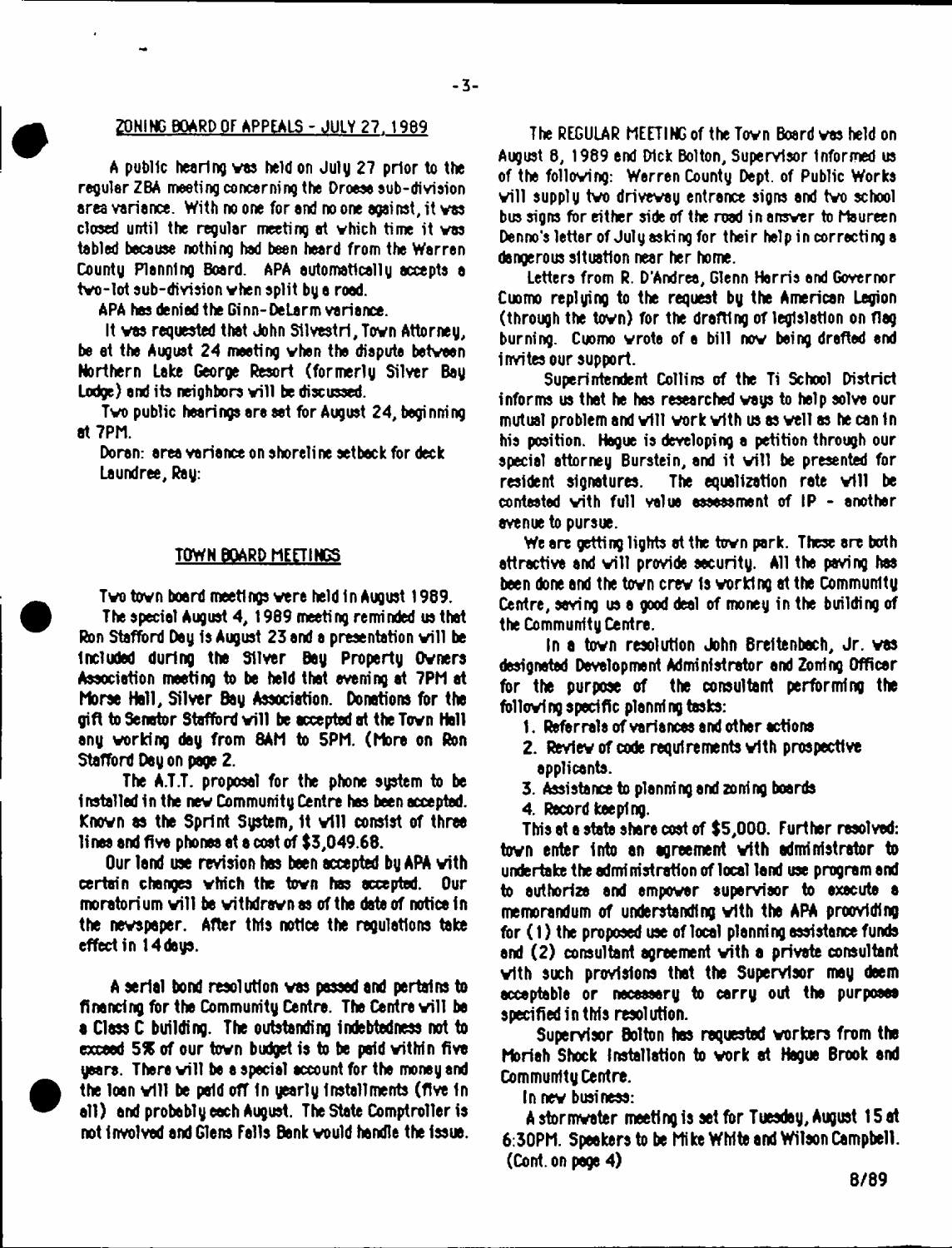TOWN BOARD - Cont. from page 3)

**On Monday, August 31 the nev land use regulations** v ill take effect.

Bolton is opposed to the Lake George Park Commission's Westevater proposal because he feels the commission is usurping local control.

A county meeting will be held in Lake George Village on September 6 to discuss the stormvater regulations.

DEC Commissioner Jorling reports a nev microvave communication sustem for Warren County.

#### HAGUI FIRE DEPARTMENT FOOD AND **PUMMAGE SALE**

Vednesday, Thursday, Friday, Saturday August 23rd, 24th, 23th and 26th

At the home of Ida and George May. Nev Hague Road. (Take Rt. 8 from center of Hague, take a right by the Hague Cemetery, follow road pest Tovn Shed until ,you come to a dead end. Turn right first house on right side of road.

Nov is the time to clean your cottage and rid yourself of all those extraneous things you have and give the Fire Department a boost. If you vould like anything picked up, call Ida Hay, 343-6029.

### APA5 INTERPRETIVE CENTER

The number of persons visiting the Adirondack Park Visitor Interpretive Center at Paul Smiths during its first six weeks of operation has far exceeded the Agency's expectations, John R. Collins, chairman of the Interpretive Programs Committee, told Agency members at their monthly meeting.

"The VIC (Visitor Interpretive Center) is a success. People knov vhere Paul Smiths 1s end they ere finding us," Collins said.

During the first three weeks in July more then 8,500 persons visited the center to valk the trails, see the exhibits end eudlo-visuel presentations end attend the evening programs offered there.

Edmund Lynch, the Center's director, praised his staff end the more then 150 volunteers for their dedication to the project end their vork vith the public, but acknowledged that the major problem at the Center is the lack of staff to provide the unexpected large number of visitors vith the kind of Information they desire.

Lynch also congratulated the staff of the Adirondack Teacher Center, vhich 1s housed at the Interpretive Center, for the excellent vork its staff is doing in reaching out to school systems statewide to develop an Adirondack program and coordinate teacher activities.

Collins announced that construction of the Interpretive Center at Nevcomb vould begin ebout August 1. This Center is scheduled to open next summer (1990).

At the risk of seeming repetitious, but because ve keep adding names to our mailing list from time to time ve vould like to remind you again hov our mailing of The Hague Chronicle works. We now have 100% cooperation as far as our reader donations are concerned, except for a few that are mailed specifically as complimentary copies. You will note on the label a date. This is the date on which you last contributed. If there is a red circle around the date, we are truing very subtly to remind you that another contribution would be appreciated. If ve do not hear from you during the ensuing month, ve send a note attached to your copy asking If you are Interested in continuing to receive It. if we don't hear from you after the note, we very reluctantlu delete your name.

We really do appreciate your support. Without It, ve vould go broke in a hurry. Wa do make mistakes, hovever (or should I say I do?) If you get a reminder vhen you shouldn't, please, please let us knov and ve will make the necessary corrections. ... D. Henry, Publisher

#### HAGUE SENIOR CITIZENS CLUB

The regular meeting of the Hague Senior Citizens Club will be held on Tuesday, August 22 at the Baptist Church Annex. Cake & coffee will be served at 12:45PM. There will be a brief business meeting. Following the meeting there will be a presentation by the Reverend Lee Van Sickle on the hobby of collecting arrowheads.

Be prepared to vote on the type of accommodations dasired on the Old Forge Boot Trip which la scheduled for September 20. There will be a bus trip to Old Forge, and then there will be a 2-hour boat trip through the Fulton Chain of Lakes. Please sign up for the boat trip bu Sentember B.

#### 

If a man vrite a better book, preach a better sermon, or make a better mousetrap than his neighbor, tho' he build his house in the woods, the world will make a beaten path to his door ...Ralph Waldo Emerson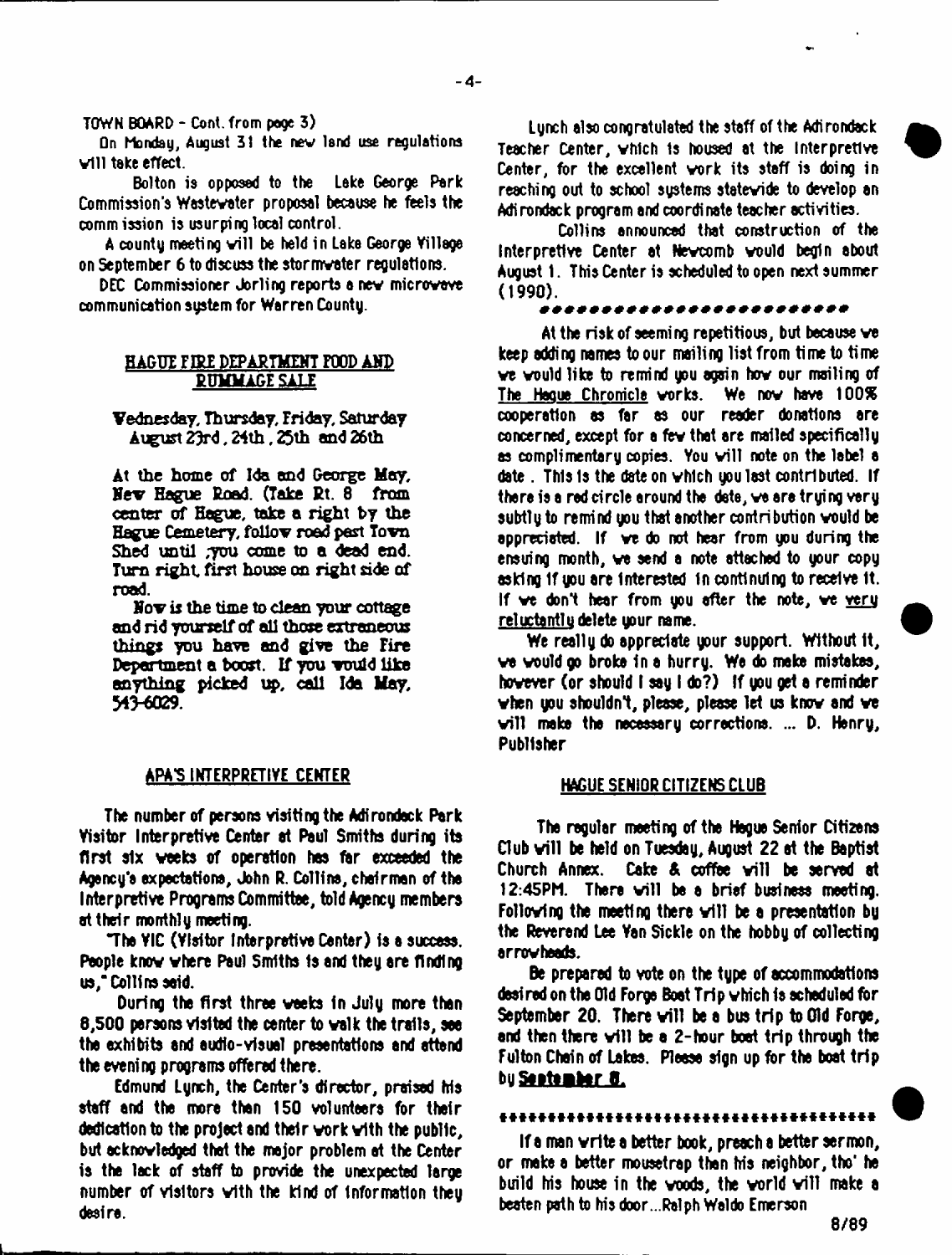$-5-$ 

The regular meeting of Hague Post American Legion will be held at the Legion Home on Wednesday, September 6 at 8PM, and the Warren County Organization, American Legion will be hosted by Haque Post 1538 on Wednesday, September 13 at 7:30PM. Refreshments folloving both meetings.

The End of Summer annual steak roast and party for members and quests will be held at the Legion Home on Sunday, Sept. 3, and tickets for the money doll raffle, which will be drawn on Labor Day are still evailable from most Post members. A few 3x5 nulon American flags are also still available. Call 543-8899 or 543-6501.

## TICONDEROGA HERITAGE MUSEUM HERITAGE DAY AND AUCTION

The second annual HERITAGE DAY and Auction will take place on the Heritage Museum grounds in Ticonderoga on Sunday, August 27 from noon until 4PM. Featured will be horse and buggy rides, museum and hydro tours, refreshments, croquet, horseshoes, sack races, Penelope, the Clovn, Ticonderoga Heritage video, arm vrestling, voter balloon tossing, tug of var and children's games. Auction will start at 2PM. Come in a vintage costume end vin a prize.

For the auction search your attics and closets, basements and barns, and bring out those long hidden treesures. All items will be sold on consignment. The ovner retains 75% of the sale price, and 25% benefits the Ticonderoga Heritage Museum. Contact tha Museum at 585-2696 for further information.

#### MAJOR EXHIBITION TO OPEN IN ELIZABETHTOWN

The Gallery at the Old Mill will exhibit paintings by Jossey Bilan August 18 through Sept. 15. Jbssey, vhodledln 1981, vas considered by many to be one of America's leading portrait artists. Among his most notable portrait commissions are those of Admiral Kant Hevlt, Mr. Earl Thomson, University Club, Nev York, Harry Harknasa Fleger and many more. Ha vas designated as the official portrait painter of the Nev York World's Fair 1964.

The exhibition will open August 18 with a reception from 7-9PM. The Gallery is located on River Street, Elizebethtovn, NY. Gallery hours ore Wednesday through Saturday, 1GAM to 4PM; Sunday 1-4 PM or by appointment. For more information call the

## HAGUE AMERICAN LEGION LA RAC \*5 FOLK ARTS PROGRAM SEEKS MARBLES PLAYERS AND FLY-TYERS

The traditional skills of marbles-pleying and fly-tying will be among the many activities featured at the **FOLK ARTS FESTIVAL,** held during the Washington County Fair In Greenvfch from Aug. 22 - 27. People vho knov these traditional skills are invited to participate in the festival.

This third annual Folk Arts Festival 1s sponsored by the **FOLK ARTS PROGRAM** of the **LOWER ADIRONDACK REGIONAL ARTS COUNCIL (LARAC)** vhich serves Worren, Washington and northern Saratoga counties. Activities will be held in and near the County Bounty Building at the fairgrounds from lOAMto 10PM daily, vith music, story-sharing and slide shovs and demonstrations of regional hand arts.

For further information, call Patricia Joyce, Executive Director LARAC, 798-1144

#### ADIRONDACK MEDIATION SERVICES

Your neighbor's constant loud noise and out door parties are starting to get to you. You have tried talking to them nicely about it but they made some snide remarks about you like, "Well, old man have you fbrgotten hov to have fun or have you gotten too old for parties?" One thing led to another, horsh vords vera spoken and no one Is speaking to each other.

Today your neighbor calls you and starts yelling about your dogs barking vhen you put them out in the morning. You can see this is turning into a varfare vith your neighbor. Things vere never like this before the disagreement. What can you do? File • harrsssment charge? No, that vould only anger them more and cause things to escalate.

Or you could try calling the Mediation Services that you heard about from a friend.

A simple telephone call to the services located tn Glens Falls may be an answer for you. You will be greeted by the intake coordinator, April Fish, who will explain that the services don't represent either parties but acts as a neutral third party. She will also explain the advantage and disadvantages of mediation. She will offer to send a letter to your neighbor explaining the services and the advantages of mediation In this type of dispute.

Hopefully your neighbor will see the benefit to the  $\overline{\phantom{a}}$ mediation forum, vhich allovs both parties to toll their side of the story vithout interruptions. The mediator that will be assigned to the case will not be  $(cont. on root 6)$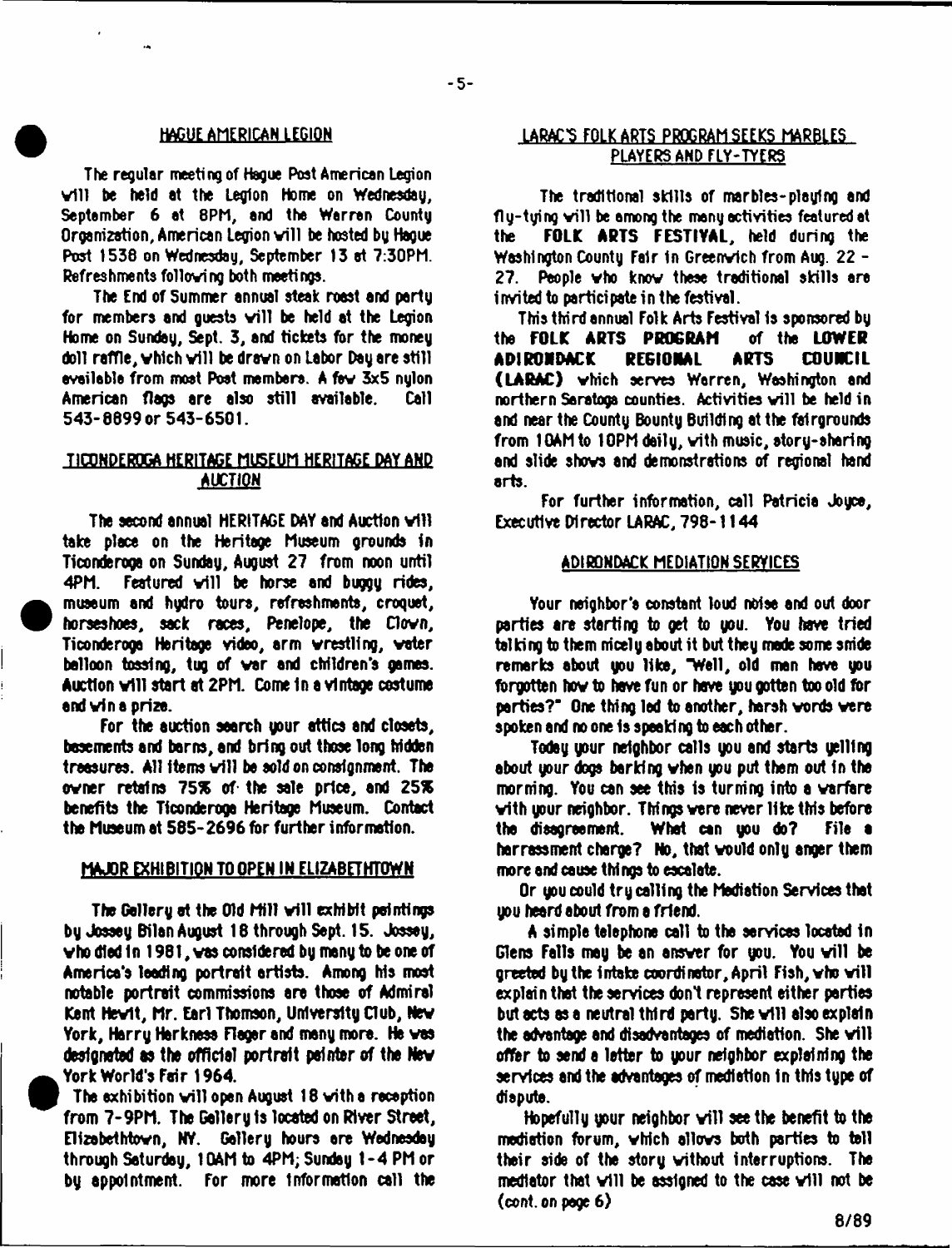#### Mediatlon (Cont. from p. 5)

known to either party. He or she will offer suggestions or solutions to the situation but will not decide on who is right or vho is vrong. The mediator's job is to "help" the clients vrite up sn agreement they decide on themselves. Clients have ownership to the agreement. Therefore, it is something they are satisfied vith and tend to almost always live up to the agreement.

We;, (April Fish,Coordinator, Judy Wood, Director) at the :::;Megliation Services believe people have the right to work out their own problems.

If ve can help you vith a conflict that doesn't Involve on-going domestic violence or child abuse, call us at (518) 793-3567. Adirondack Mediation Services, Voluntary Action Center, 65 Ridge Street, Glens Falls, NY 12801.

## LAKE GEORGE PARK COMMISSION WASTE WATER PROPOSAL DRAWS FIRE

At a meeting in Lake George on August 6 an audience of about 100 area residents vas told that a private group is ready to "play hardball" in its fight against the LGPC'a proposed vastevater regulations.

Robert Schulz, director of the Ti-County Taxpayers Assoc, outlined his group's objections to the commission's draft vastevater regulations passed on July 10. The group plans to vork on an alternative proposal. Schulz said if they are unsuccessful in getting the elected representatives to do vhat is right, the group v ill take to the courts. Commission Chairman William Hennessy said he will fight to have the commission regulations adopted. Schulz Is recommending "beefed up" inspection programs. One of the main reasons for the outcray is the fact that it will take away the control from the local towns and will also be very costly to each homeowner.

There will be a public informational meeting on the vastevater proposal on August 24 at 7PM at Silver Bay Assoc. This Is an open meeting and vould be veil vorth attending.

#### S3 MILLION SCHOOL BOND PROPOSAL

Last year as most of you recall on November 15, the voters of the Ticonderoga School District turned down a \$2 million bond proposal. A committee (facilities Study Committee) vas formed from both Ticonderoga and Hague taxpayers to try to resolve the problem. After much vork and many hours, they have come up vith a

Many jof the aame 11ne-1terns included on the earlier bond have been Included, plus additional items. Under the current proposal, district needs vould be divided into tvo tiers - priorities 1 and 2. It vould provide for "Top priorities" include a \$490,000 line-item for asbestos removal or containment at Ti's high echool and \$430,000 for the upgrading of the school's science lab.

The committee recommendations Include a \$293,500 llne-ltem for replacement of vfndove and \$80,000 slated to upgrade the science lab at the Middle School.

\$24,700 vould be used for upgrading the heating system at the elementary school and \$65,000 would be used for kitchen equipment in both schools.

The committee recommended repayment of the bond over 20 years. Interest rates on the proposed bond could not be determined, since they fluctuate. William Butler, District Business Manager said, 'The board must approve the bond issue in a public meeting. The ultimate test is vhether the voters agree vith it."

Voting on the bond proposal has not yet been scheduled.

## MOSES LUDINGTON HOSPITAL BEGINS FUND-RAISING DRIVE

Ticonderoga's Moses Ludington Hospital is beginning a tvo-year fundraising drive vith a goal of \$266,000. This will be used for replacing equipment that is fast becoming obsolete, hospital officials stated. It will include an electrosurgicel generator used to seal blood vessels, an external pacemaker, a ventilator that breathes for patients vith respiratory problems and physiological monitoring equipment.

During a semi-annual Inspection of the hospital by an independent firm, they said that the equipment is growing old and outdated. Before it is completely obsolete, funds must be raised. Machines cannot be purchased until the funds are In hand.

Phillip Mann, Arcady Bay, a member of the nevly formed fund-raising committee will be first appealing to the "hospital family" - board of directors, medical staff and hospital employees. From there they will go to the community for support.

The Hague Chronicle urges each of its readers to support this very vital arm of our community. The 33-bed hospital serves a region from Putnam to Schroon Lake and from Hague to Port Henry. Please be generous when you are called upon. You never know when you will need this facility!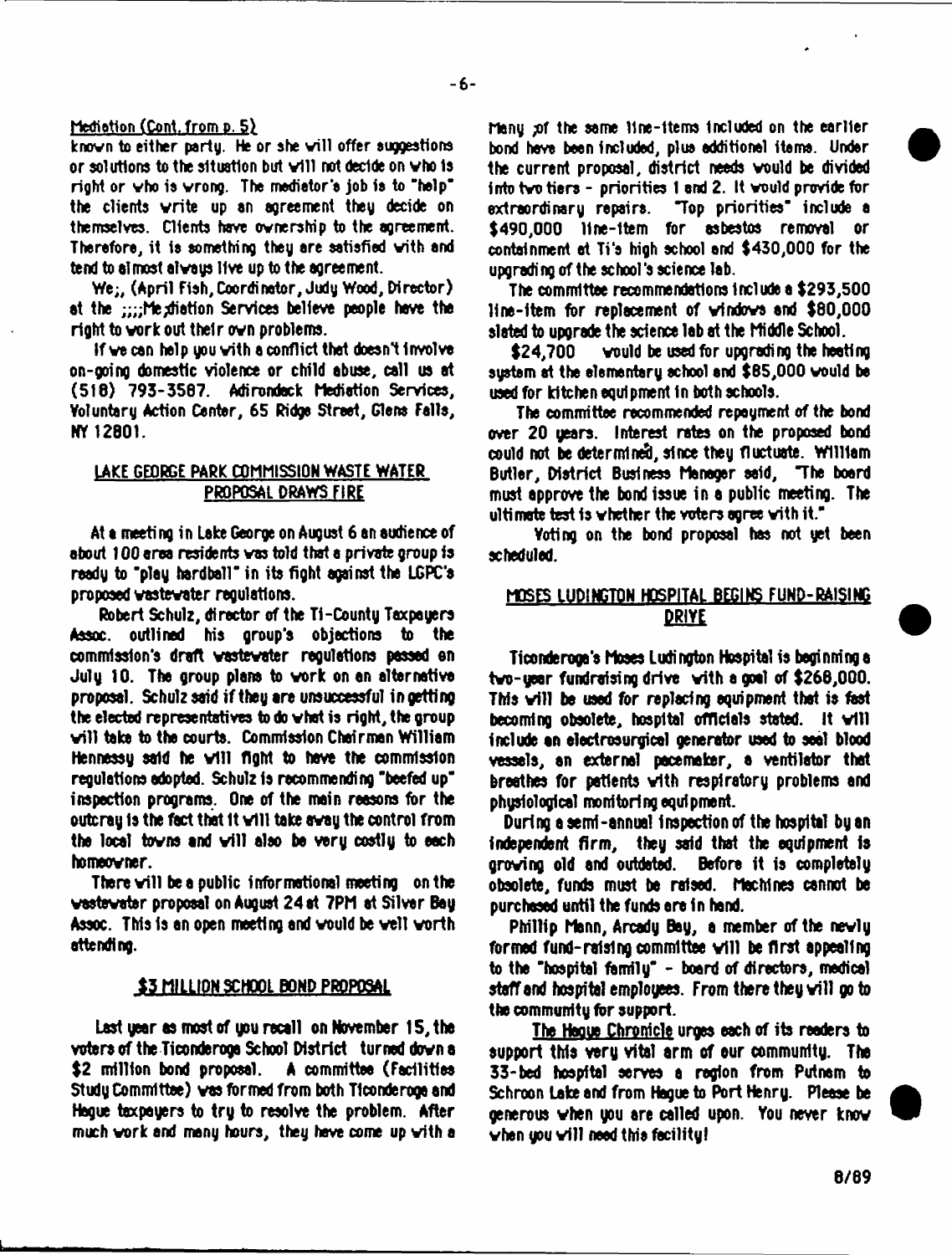MARRIED - Gary L. Tyler, eon of Rev. and hra. Floyd Tyler, formerly of Hegue, end Barbara L. Denno, daughter of Mr. & Mrs. Bernard Denno, Hague, at Grace Memorial Chapel on July 29. Both, formerly of Hogue, v ill reside in Angelica, NY and Anna Maria Island, FL.

MARRIED - Lucy Ann Scott, daughter of Mr. & Mrs. George P. Scott, Silver Bay, to David Earl Roberson on July 29 at Helen Hughes Chapel in Silver Bay. They will make their home in Greenvfch, NY

MARRIED - Stewart Andrew Cartwright, son of Mr. & Mrs. Alton Cartvright, Friends Point, to Sally Elizabeth Yeates, Andover, MA on August 12 at the Church of the Blessed Sacrament.

MARRIED - Heather Knott, daughter of Doug and Holly Knott, Canada, to Ralph Hovard Denno, son of Mr. & Mrs. Bernard Denno, Sr., Hague on August 12 at Helen Hughes Chapel,Silver Bay.

HAPPY 60TH ANNIVERSARY to Betty and Clifford Decker, Hague, on August 21st.

HAPPY 5QTH ANNIYERSARY to Fran and Bernie Clifton on September 15.

DIED - Archie T. Denno, Jr., 66, Ticonderoga, formerly of Hague, in Gians Falls Hospital on July 26. Surviving are tvo sons, three daughters, 14 grandchildren and a sister, Mrs. George (Marlon) Shoemaker of Hague.

OMISSION - We Inadvertantly omitted the name of KYLE MAY in our July issue from the list of honorees at Ticonderoga High School graduation. Kyle received an award from Morrison Realty for excellence in the field of Industrial Arts. Congratulations Kyle! The Chronicle regrets this error.

EVE TROMBLEY, deughter of Mr. & Mrs. Dennis Trombley, Hague, vas the student of the month of June 1 n tha Ticonderoga Elementary/Middle School. Eve vas awarded a \$50 savings bond for this honor.

ROBERT (BOB) CARNEY, eon of Mr.A Mrs. Jock Carney, Sabbath Day Point, was featured in an article in the *Abrth Country Business Life section of the issue of July* 5 of the Glens Falls Post Star. Along vith wife Betsy end friend John Malurano, Bob has developed and marketed "Bite 'n Pieces", a vord puzzle they hope to sell to area newspapers.

## SOUNDINGS HOME BUREAU

The first meeting of the Hague Home Bureau will be held on September 5 at the Hague Baptist Church Annex at 10AM.

The project for this meeting Is making of a gingham apron. Materials needed: 1 yd. - 45" check gingham; 2 pkgs. medium, white rickrack; 2 pkgs baby rickrack, color of choice; 2 skeins embroidery floss to match gingham; scissors, needle, measuring tape.

The next scheduled meeting will be on September 19.

#### HAGUE CHAMBER OF COMMERCE

The Hegue Chamber of Commerce will meet on Wednesday, September 6 at 7:30PM In the Tovn Hall. All members are urged to attend this meeting.

#### COLLECTORS' ITEMS

It has come to our attention that people collect all kinds of interesting things, not only for themselves, but for organizations. The Ticonderoga Elementary School has been the recipient of equipment in return for labels from Campbell products . You may take or send labels to tha Ticonderoga Elementary School end knov that you are doing something for your school system that is not being charged to you in your taxes!

The Hague Baptist Church Women are saving postage stamps-any kind, the more the better. They are used to support the missions of the church. These are being collected by Ade Hoyt (next to Hague Market.)

Eye glasses are also being collected by the church women through Ade and are sent to Eyes for the Needy to be recycled and distributed to the needy.

For the tea drinkers - the togs on the tea begs (doesn't matter vhet kind) can be sent to Mabel Davis In Putnam. They are used to support handicapped children.

And here's a really unusual one! Wanlto (Mrs. David) Lawrence uses the plastic thingsmebobs that fasten bread wrappers (not to be confused with the tvistems). Wenite teaches Special Education in the Ticonderoga Elementary School and uses them as a teaching aid.

Shirley (Mrs. Robert Bryant) , Pine Cove, Hague, saves expired coupons to send to a friend whose church Is collecting them. She vould be heppy to have yours.

So - for all of you vho just cant beer to throw anything avay, here's your chance to be civic minded and start a nev hobby besides!